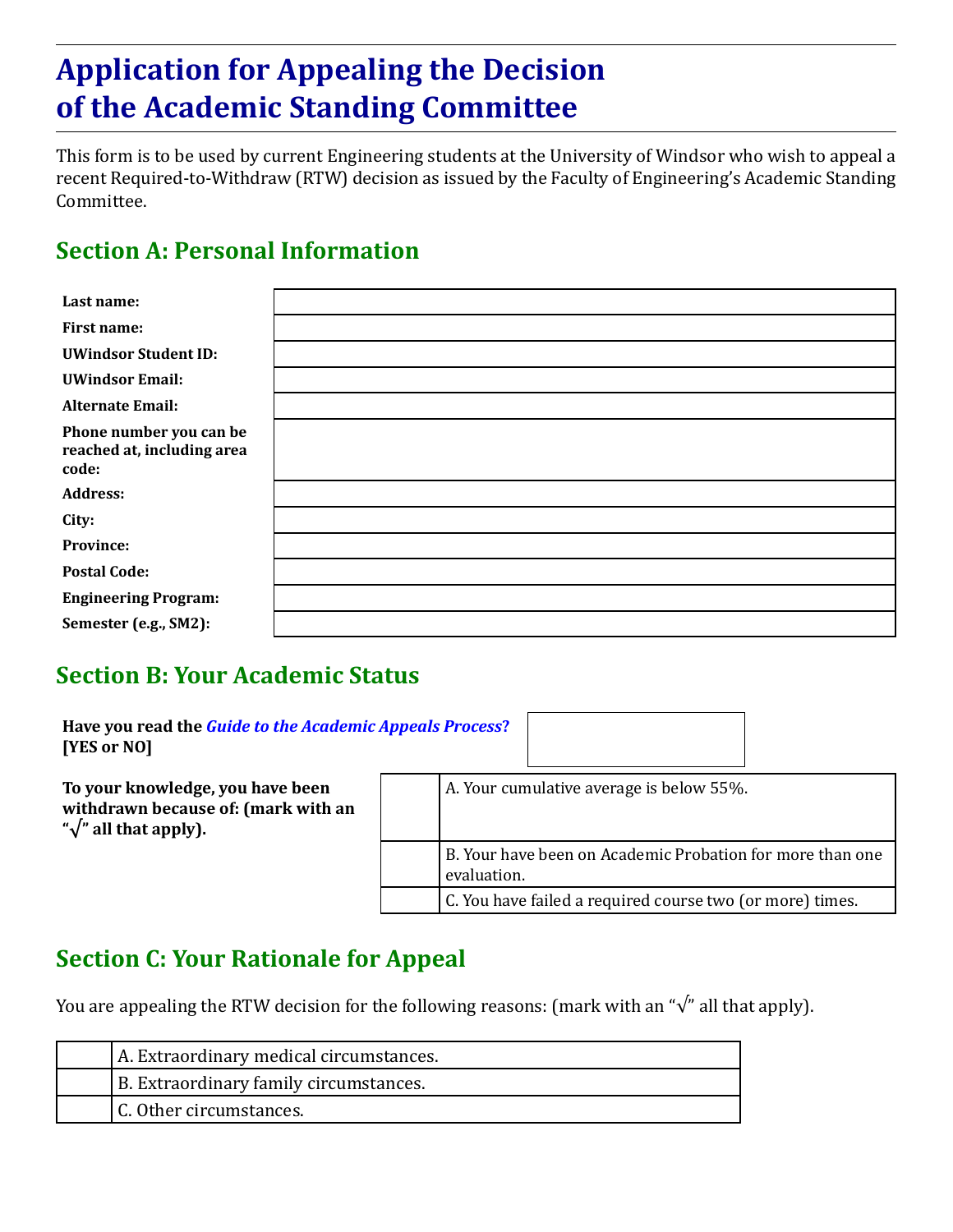In the following space, state clearly the reasons on which your appeal is based.

- □ Write concisely and clearly *do not ramble on*.
- $\Box$  Your explanation should clearly demonstrate how your circumstances impacted your academic performance.
- · **Your explanation must fit in the remainder of this page (page 2) and page 3.**

**Start your** *rationale* **below this line =================================**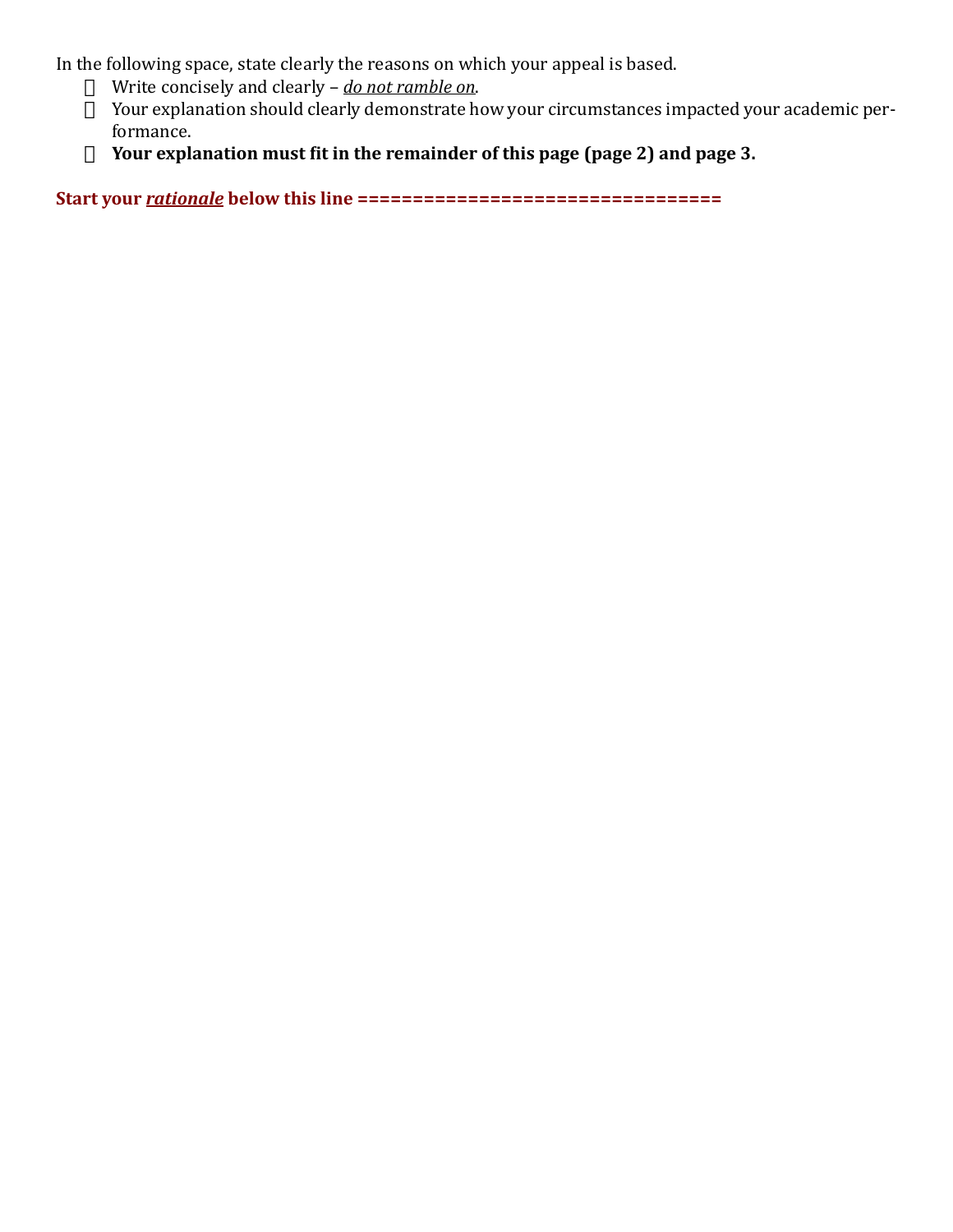# **Section D: Plan of Action**

On this page, **describe your plan of action to improve your academic performance**. In other words, if you are given an opportunity by the Appeals Committee to continue in Engineering, **what will you do to ensure your success?**

- $\Box$  Avoid vague statements, such as "I will work harder."
- $\Box$  Provide specific actions or examples of what you will do.
- $\Box$  Tell us how you will evaluate whether or not your plan is working.
- $\Box$  Your plan of action description must fit in the remainder of this page (page 4).

**Start your** *plan of action* **below this line =============================**